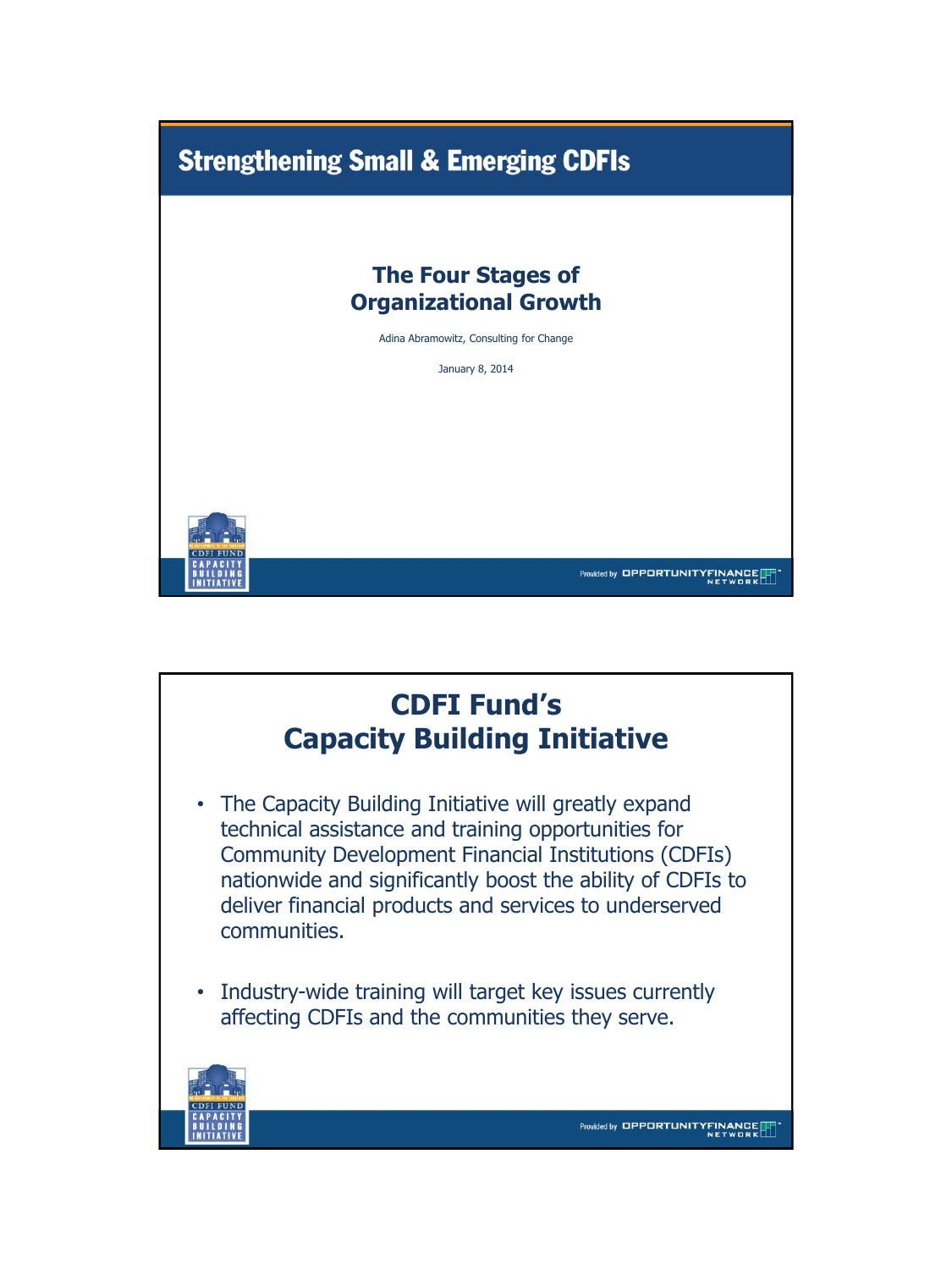

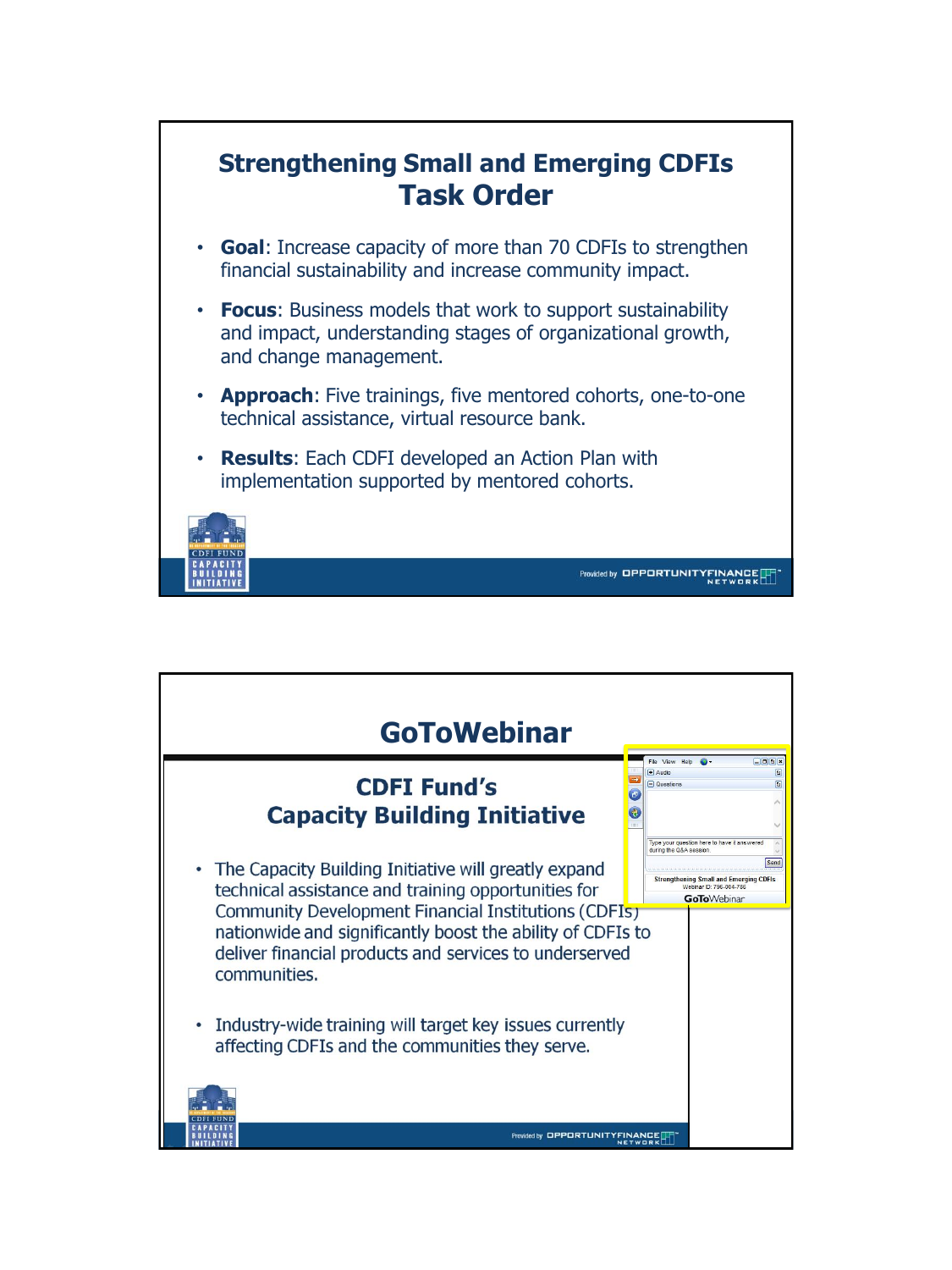

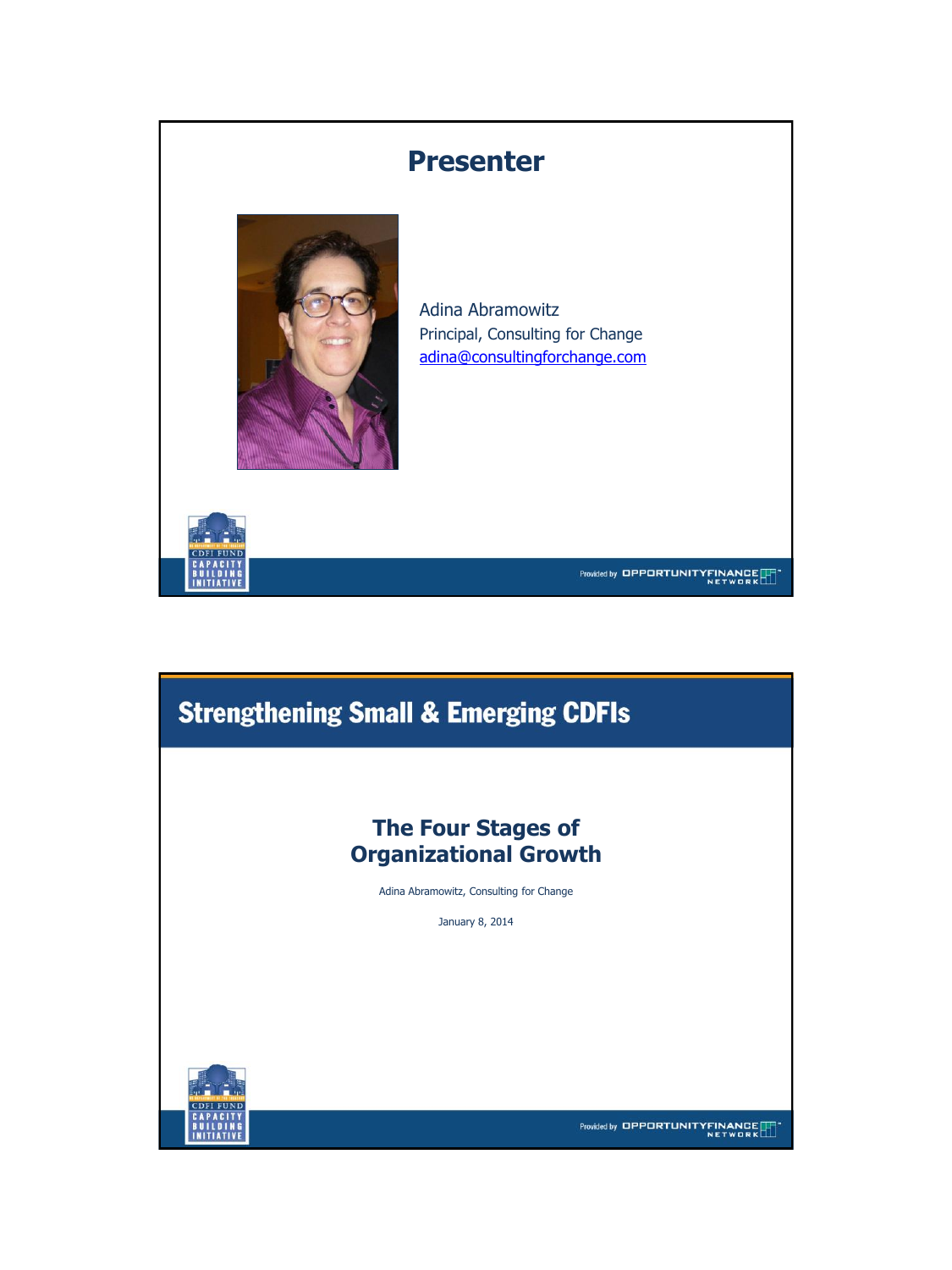

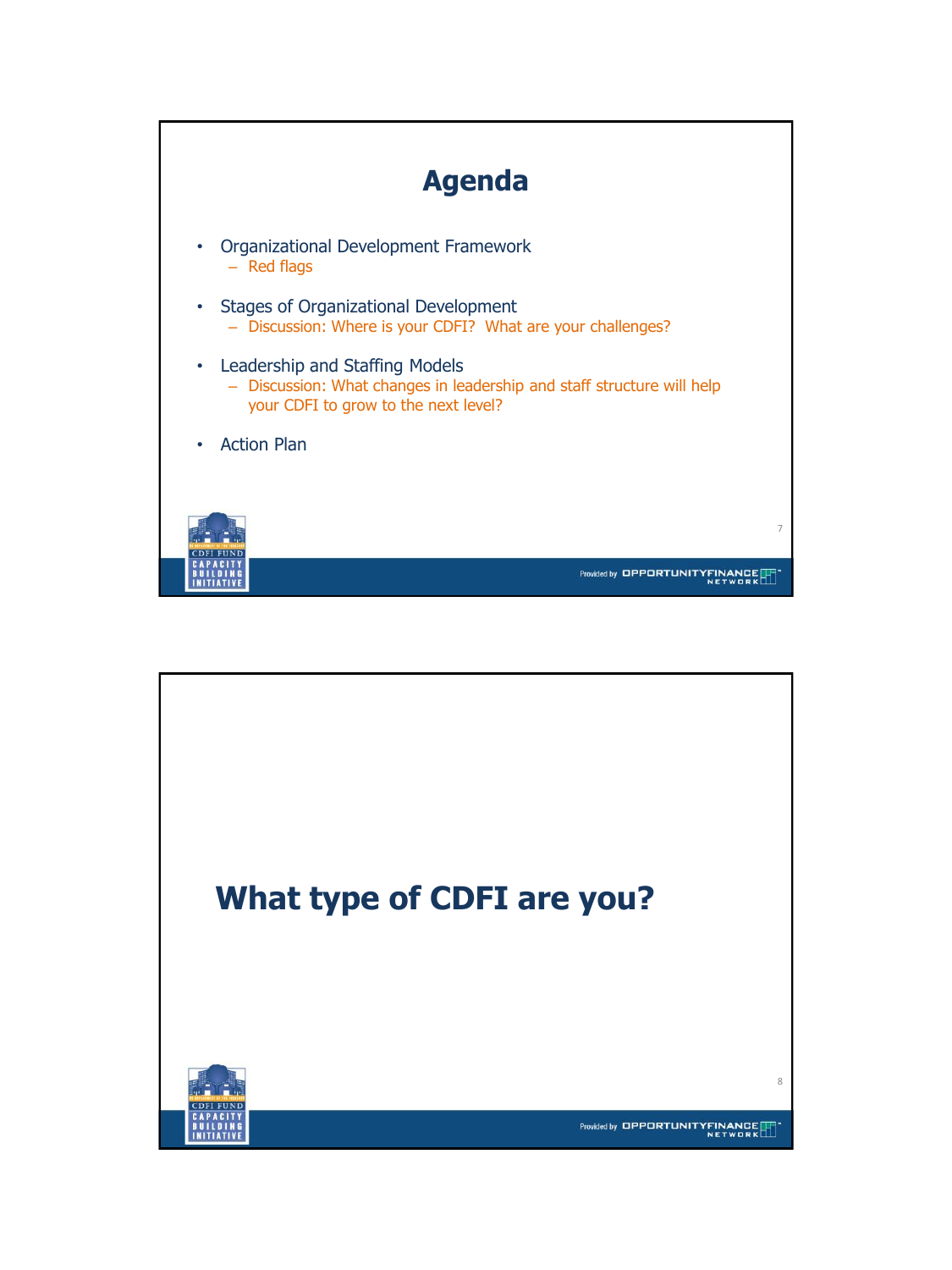

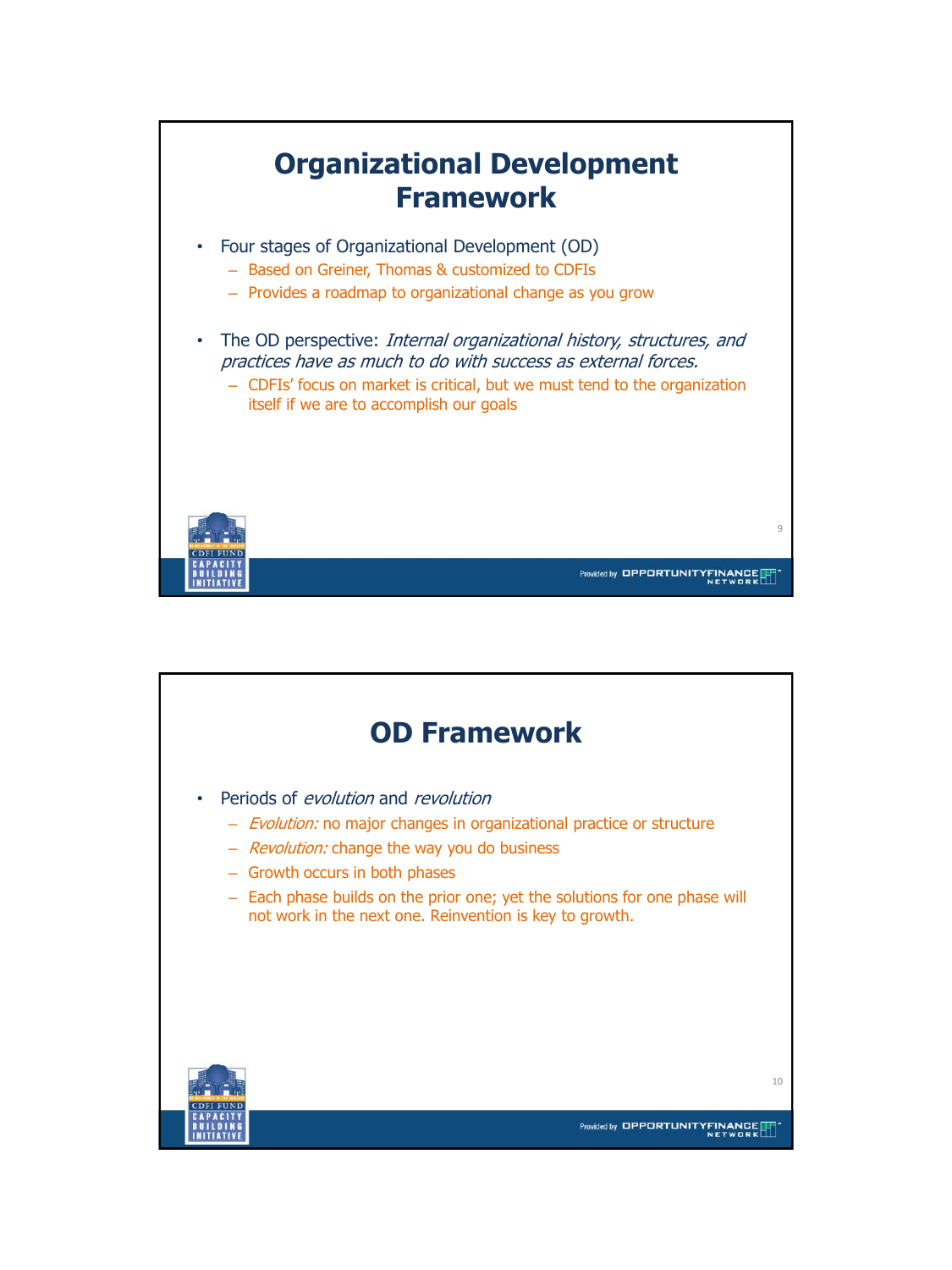

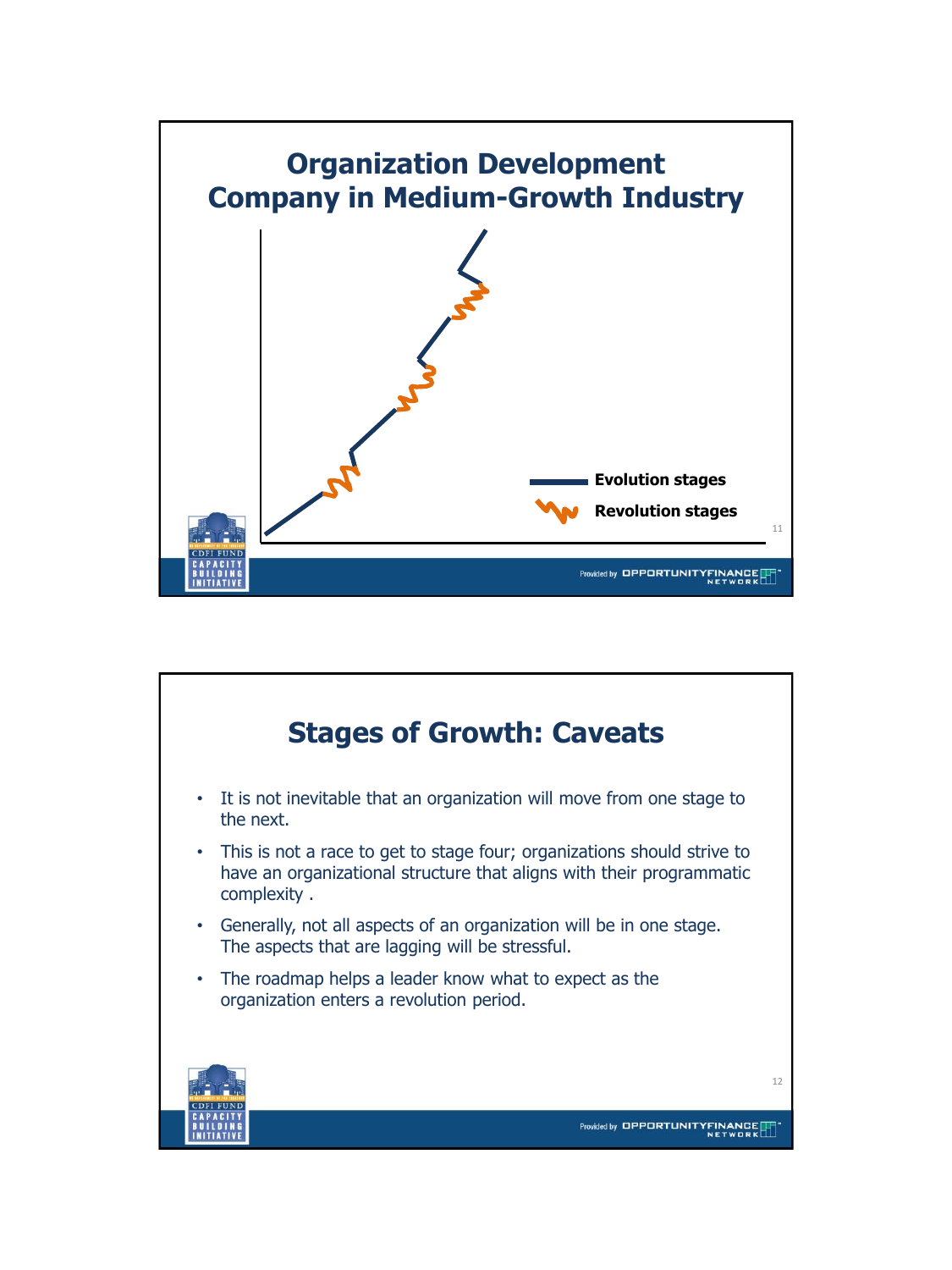

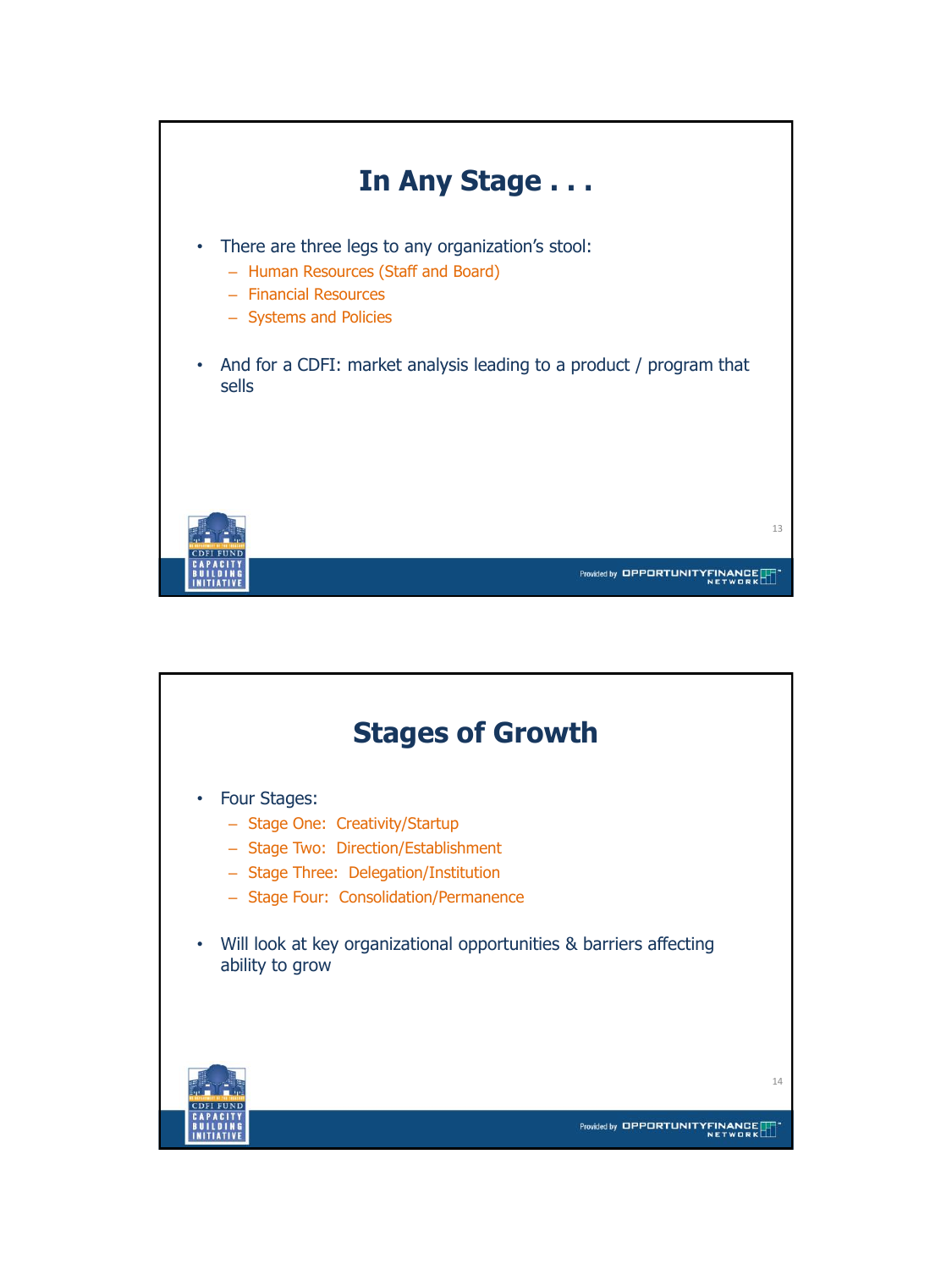| Organizational Area                    | Stage 1<br>Creativity/Startup                          | Stage 2<br>Direction/Establishment                                     | Stage 3<br>Delegation/Institution                                                                                 | Stage 4<br>Consolidation/Permanence                                                           |
|----------------------------------------|--------------------------------------------------------|------------------------------------------------------------------------|-------------------------------------------------------------------------------------------------------------------|-----------------------------------------------------------------------------------------------|
| Organizational<br><b>Growth Issues</b> | Survival/become known                                  | Expand range of services<br><b>Build infrastructure</b>                | Develop strategic approach<br><b>Examine lines of business</b>                                                    | Retain mission focus<br>Continue to reinvent<br>organization                                  |
| Culture<br>Characterized by            | <b>FAMILY OR MOVEMENT</b>                              | Growth in many directions<br>leads to "dysfunctional family"           | Formalized relationships, team<br>identity, competence                                                            | Aligned culture through<br>organization, desire for<br>performance, shared leadership         |
| Top Leadership<br>Characterized by     | Individualistic                                        | Directive                                                              | Delegative                                                                                                        | Communicative                                                                                 |
| Organizational<br>Structure            | Informal                                               | Centralized, functional<br>divisions                                   | Decentralized, cross functional<br>teams                                                                          | Streamlined for Effectiveness                                                                 |
| Organizational<br>Systems              | Few systems                                            | <b>Basic systems</b>                                                   | More sophisticated systems                                                                                        | Major investment in<br>systems/technology                                                     |
| Resources                              | Few sources of operating<br>revenue<br>Limited capital | More diverse revenue/capital<br>sources<br>Beginnings of earned income | Repeat/multi-year<br>funding/capital sources<br>Access to larger sources                                          | Approaching self-sufficiency<br>More sophisticated capital                                    |
| Product/Program                        | Single product<br>Basic approach                       | Multiple products/programs<br>Develop more sophisticated<br>approach   | <b>Eliminate some</b><br>products/programs<br>Performance standards/trend<br>analysis influence product<br>design | Focus program on core<br>competencies<br>More sophisticated analysis of<br>environment/trends |
| <b>External Relations</b>              | Activist                                               | Reactive                                                               | Recognized                                                                                                        | Proactive                                                                                     |
| <b>Growth Issues</b>                   | Crisis of multiple roles                               | Crisis of Direction                                                    | Crisis of Control                                                                                                 | <b>Crisis of Meaning</b>                                                                      |
| Transition<br>Characterized by         | Mourning over loss of activism                         | Mourning over loss of family                                           | Mourning over loss of access to<br>director                                                                       | Fear of loss of focus on<br>principles and creativity                                         |
| <b>FIIND</b>                           |                                                        |                                                                        |                                                                                                                   |                                                                                               |

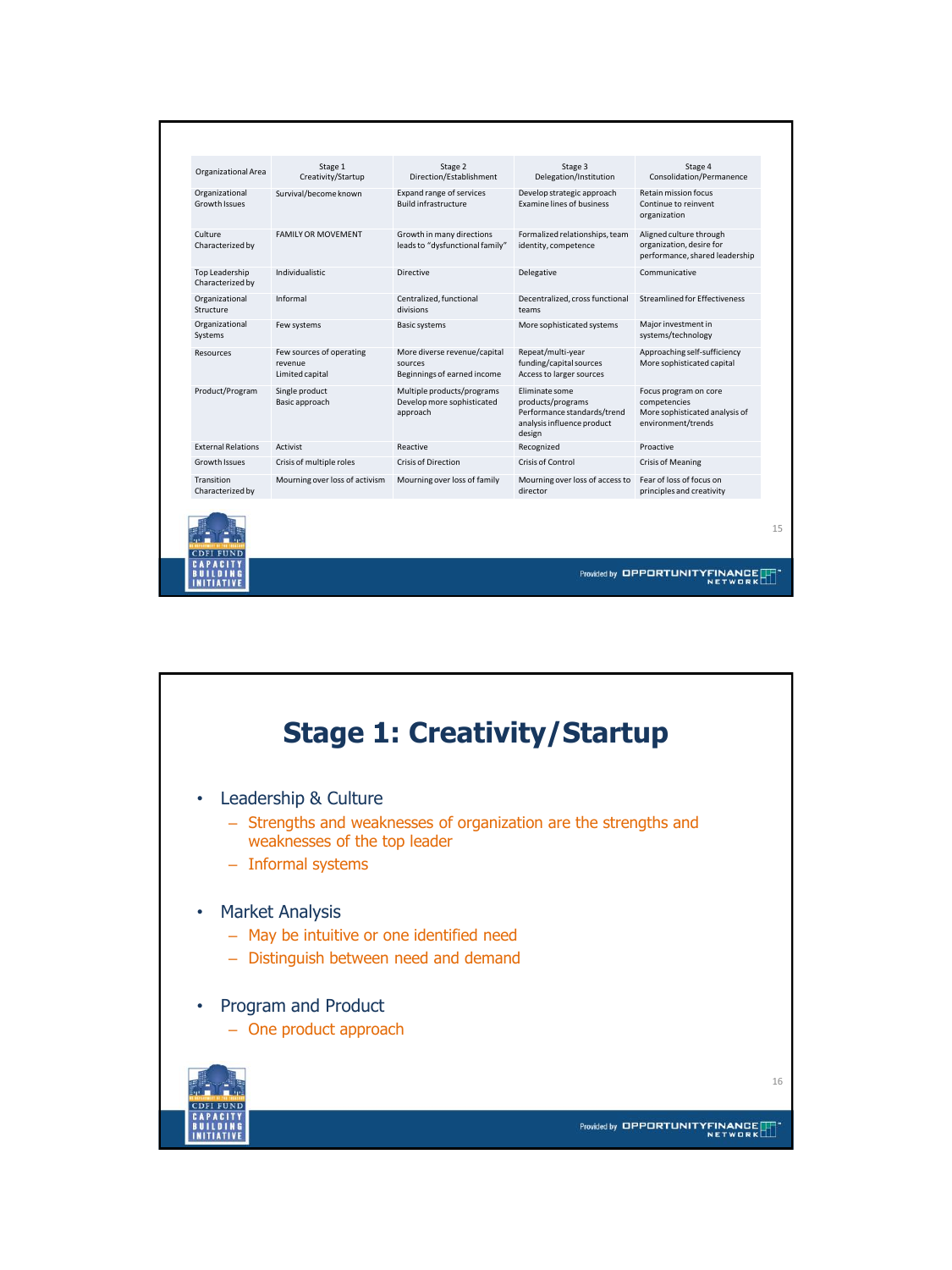

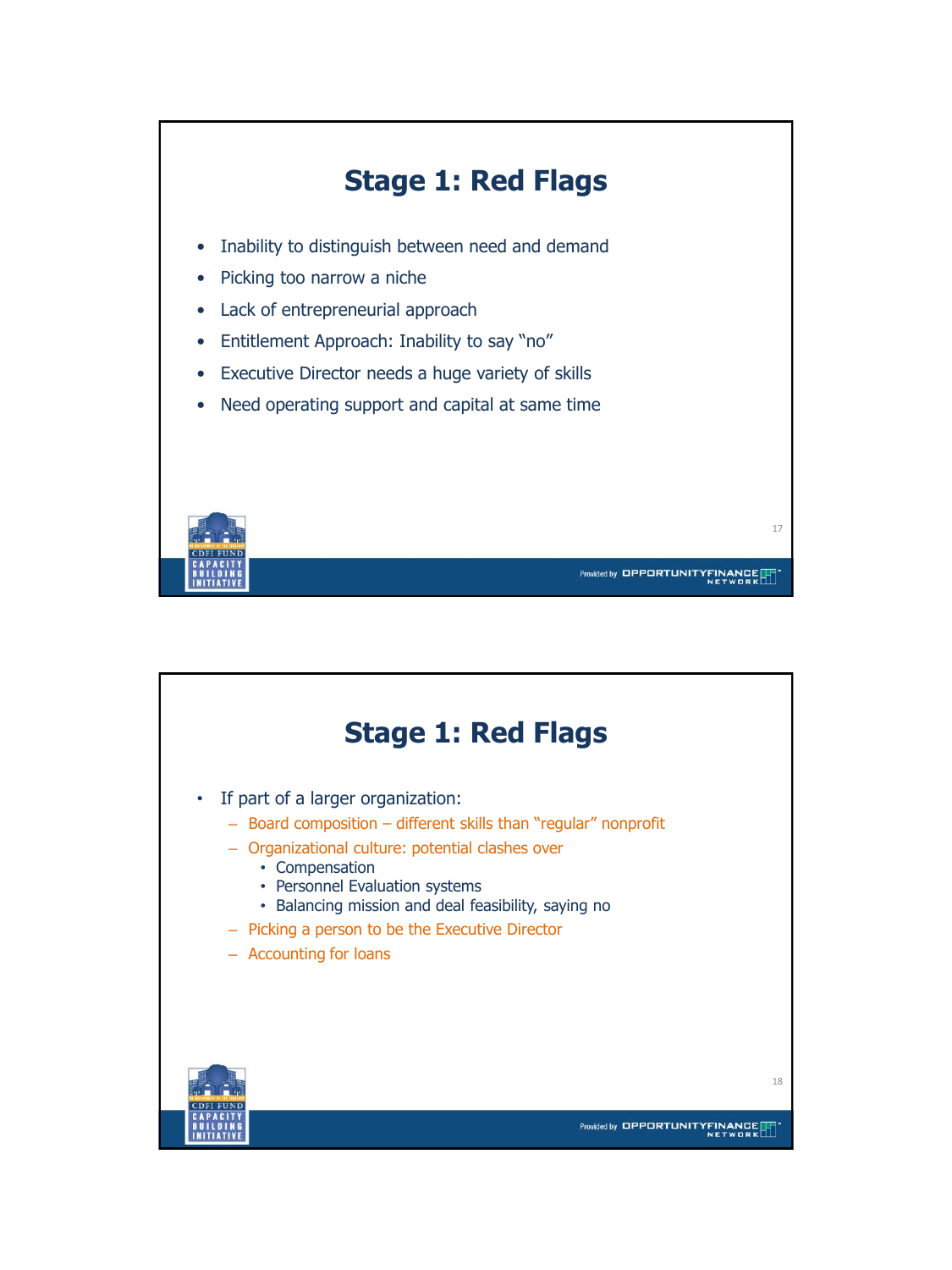

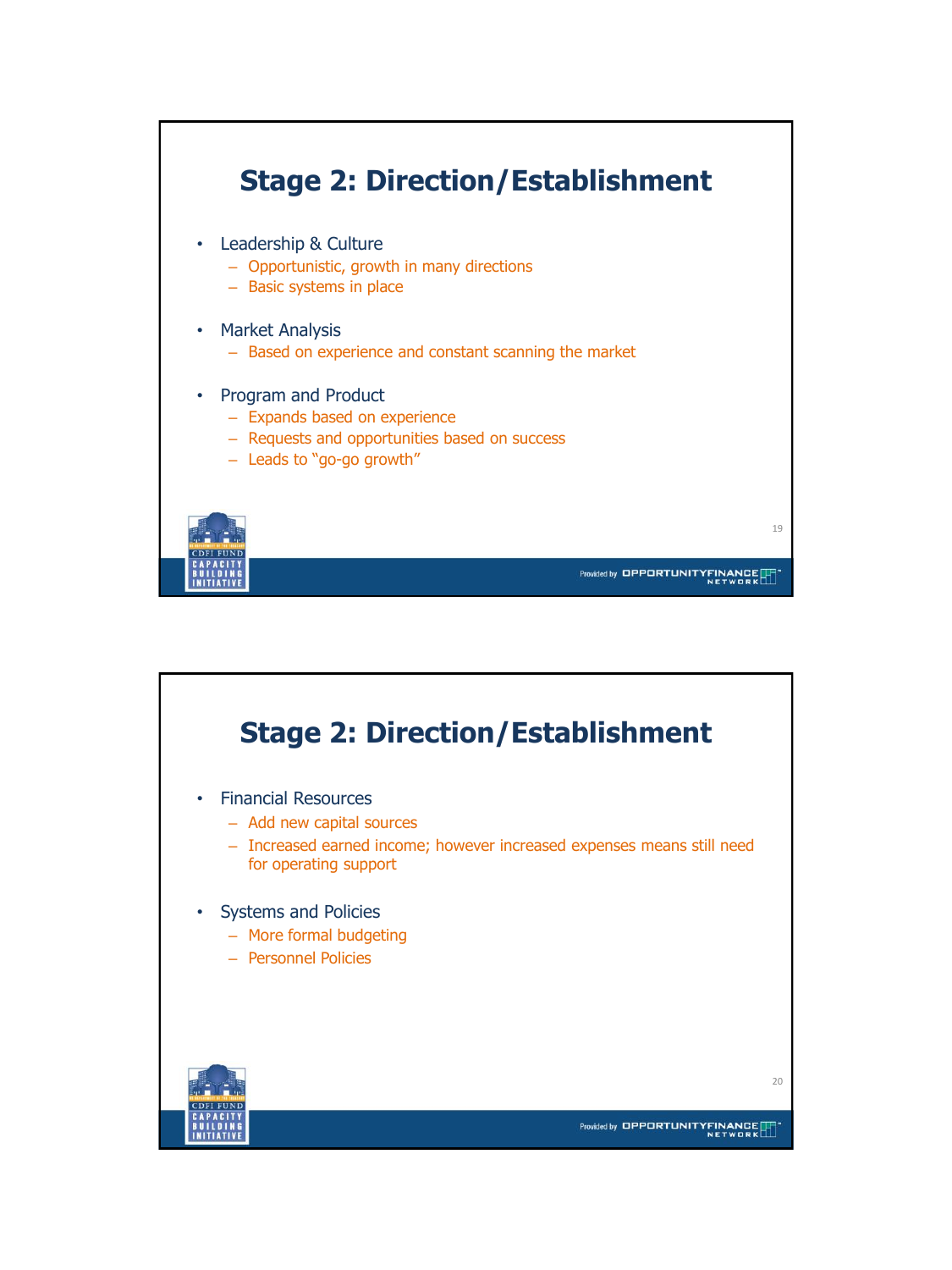

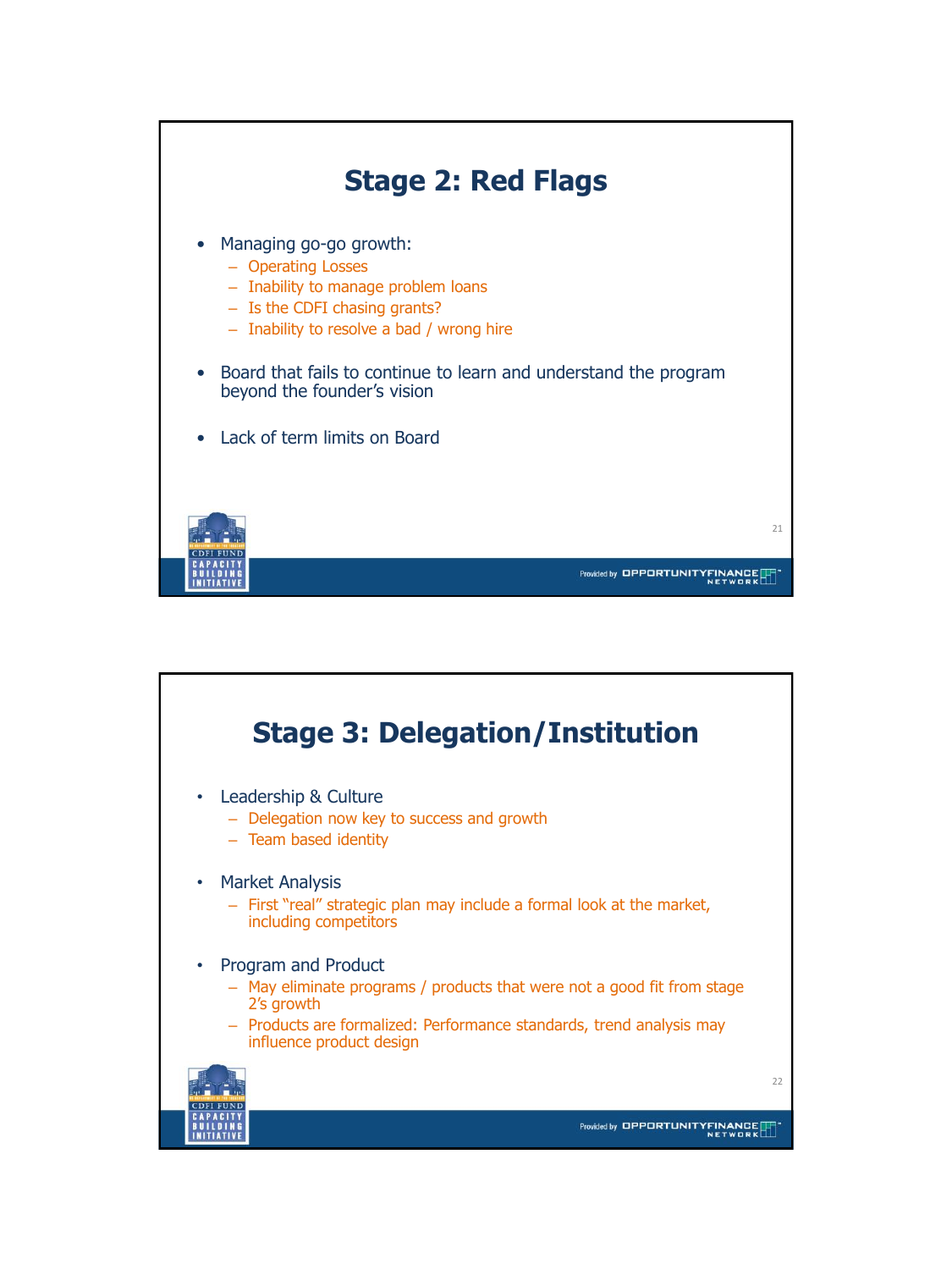

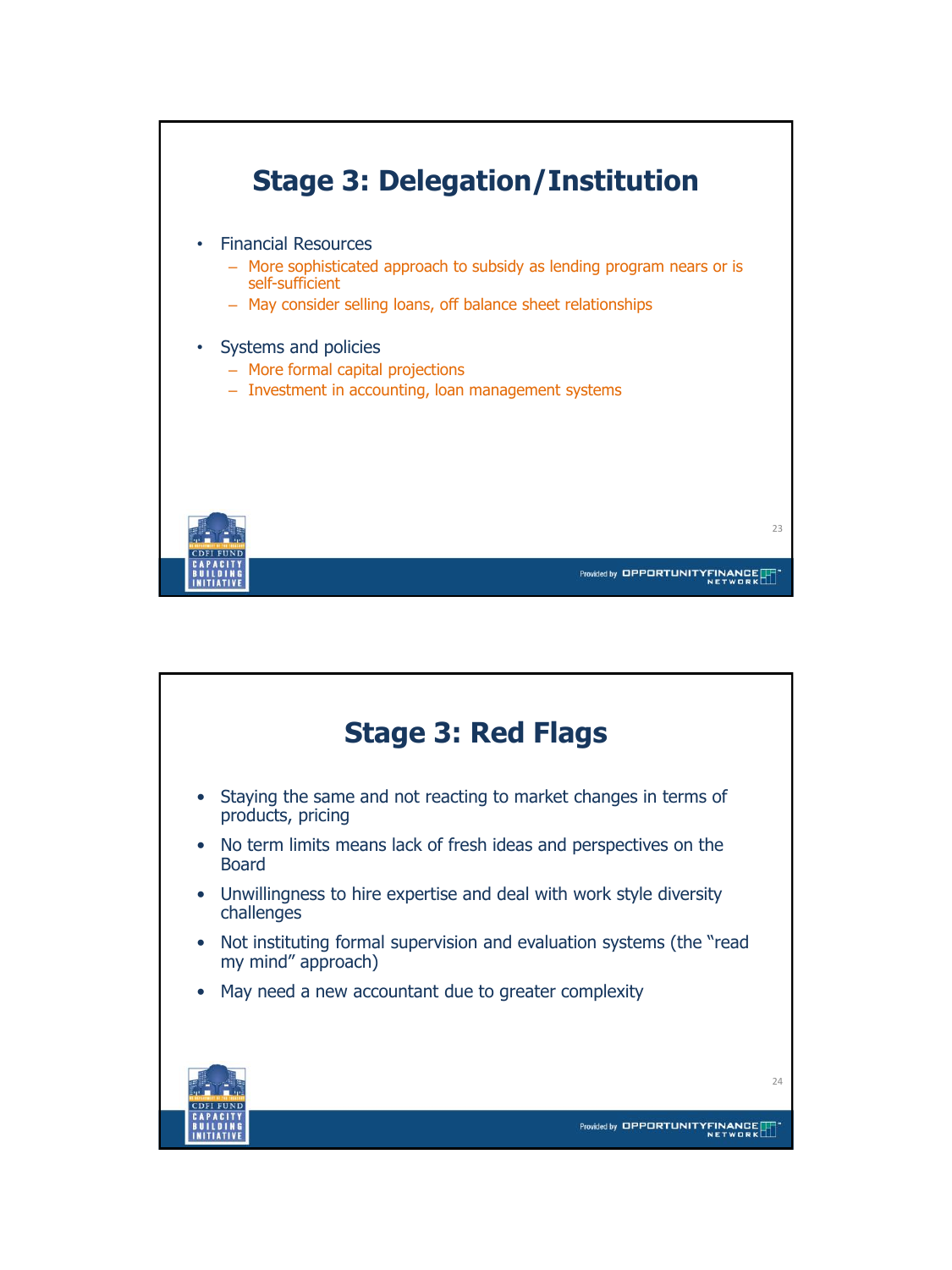

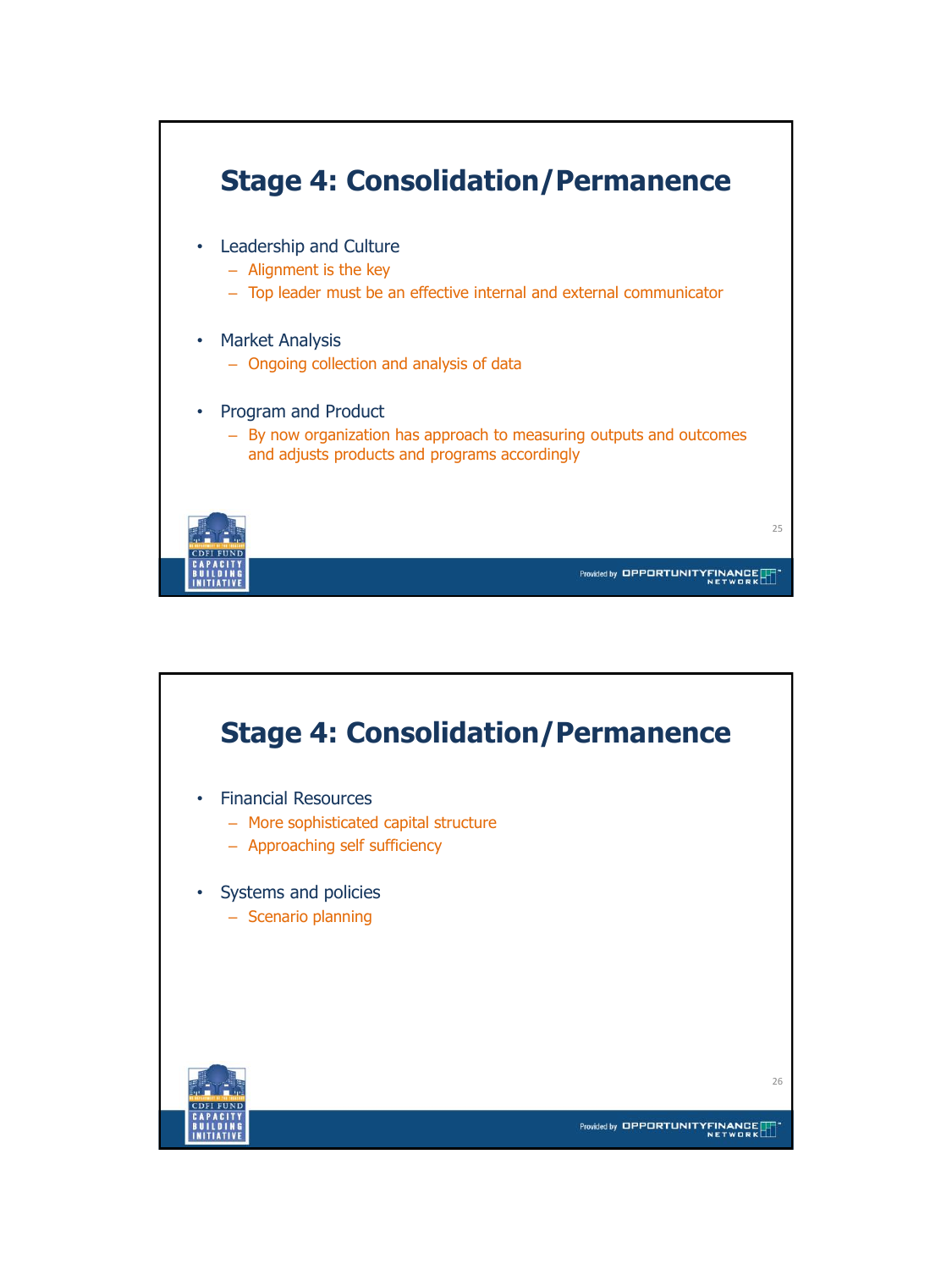

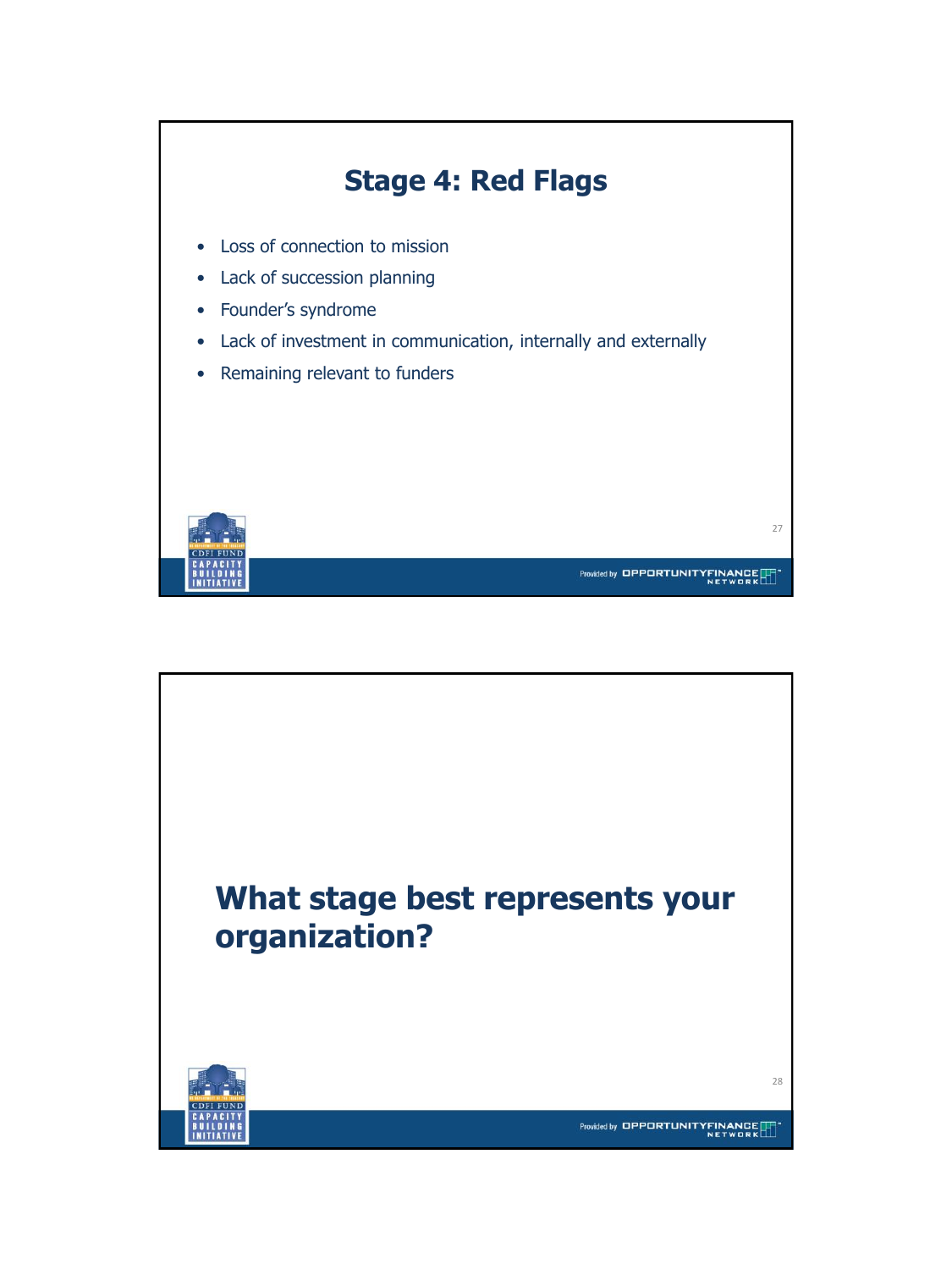

| <b>ORGANIZATIONAL</b><br><b>AREA</b>   | Stage 1<br>Creativity/Startup                                                                                  | Stage 2<br><b>Direction/Establishment</b>                                                                                                              | Stage 3<br>Delegation/Institution                                                                                                                        | Stage 4<br><b>Consolidation/Permanence</b>                                                                                                                                                                                                              |
|----------------------------------------|----------------------------------------------------------------------------------------------------------------|--------------------------------------------------------------------------------------------------------------------------------------------------------|----------------------------------------------------------------------------------------------------------------------------------------------------------|---------------------------------------------------------------------------------------------------------------------------------------------------------------------------------------------------------------------------------------------------------|
| Organizational<br><b>Growth Issues</b> | Survival/become<br>known                                                                                       | Expand range of services<br><b>Build infrastructure</b>                                                                                                | Develop strategic<br>approach<br><b>Examine lines of business</b>                                                                                        | <b>Retain mission focus</b><br>Continue to reinvent organization                                                                                                                                                                                        |
| Top Leadership<br>Characterized by     | Individualistic                                                                                                | Directive                                                                                                                                              | Delegative                                                                                                                                               | Communicative                                                                                                                                                                                                                                           |
| Management<br>Focus                    | The Cause Raising<br>Funds/Interest                                                                            | Growth                                                                                                                                                 | <b>Operational Efficiency</b>                                                                                                                            | Consolidation                                                                                                                                                                                                                                           |
| Executive<br>Director's Focus          | DO EVERYTHING                                                                                                  | <b>BE OPPORTUNISTIC</b><br>Let go of technical pieces                                                                                                  | DIFFERENTIATE between<br>leadership and<br>management                                                                                                    | <b><i>EXTERNAL FOCUS</i></b>                                                                                                                                                                                                                            |
| Board's Focus                          | Issues of formation.<br>Operational details                                                                    | Issues of program, structure                                                                                                                           | Issues of market.<br>relationships                                                                                                                       | Issues of strategy, long-term value                                                                                                                                                                                                                     |
| <b>Board Membership</b><br>& Structure | Founders<br>Board & Loan<br>Committee<br><b>Function as staff</b>                                              | Recruit expertise & relationships<br>Add Committees: Executive.<br>Personnel, Fundraising, etc.<br>Sounding board for ED                               | Recruit Leaders<br>Add Finance Committee<br><b>Strategic Planning</b>                                                                                    | Recruitment as ongoing function<br>Streamline and reorganize committee<br>structure<br>Long term vision and performance                                                                                                                                 |
| Communication<br>Style                 | Face to Face<br>Persuasive; Leader's<br>Personal Style<br><b>Executive Director</b><br>and Board<br>Leadership | Staff Meetings; limited written<br>materials<br>Beginnings of organizational<br>positioning and image<br><b>Executive Director and Fund-</b><br>Raiser | Team Meetings; more<br>written memos and e-<br>mail<br>Professionally produced<br>communication materials<br>Dedicated<br>communications staff<br>person | Use technology for internal<br>communications; publications for<br>external purposes<br>Communications Plan & Network in<br>place; Clear leadership position on key<br>mission issues<br>In-house communication staff with<br><b>Executive Director</b> |
| Culture<br>characterized by            | Family or Movement                                                                                             | Growth in Many Directions leads<br>to "dysfunctional family"                                                                                           | Formalized relationships.<br>team identity,<br>competence                                                                                                | Aligned culture through organization,<br>desire for performance, shared<br>leadership                                                                                                                                                                   |
| Diversity                              | "Everybody looks<br>alike"                                                                                     | Work differentiation: Diversity of<br>skills, experience                                                                                               | Diversity in work<br>styles/goals issues emerge                                                                                                          | Diversity in management issues emerge                                                                                                                                                                                                                   |



Provided by OPPORTUNITYFINANCE

30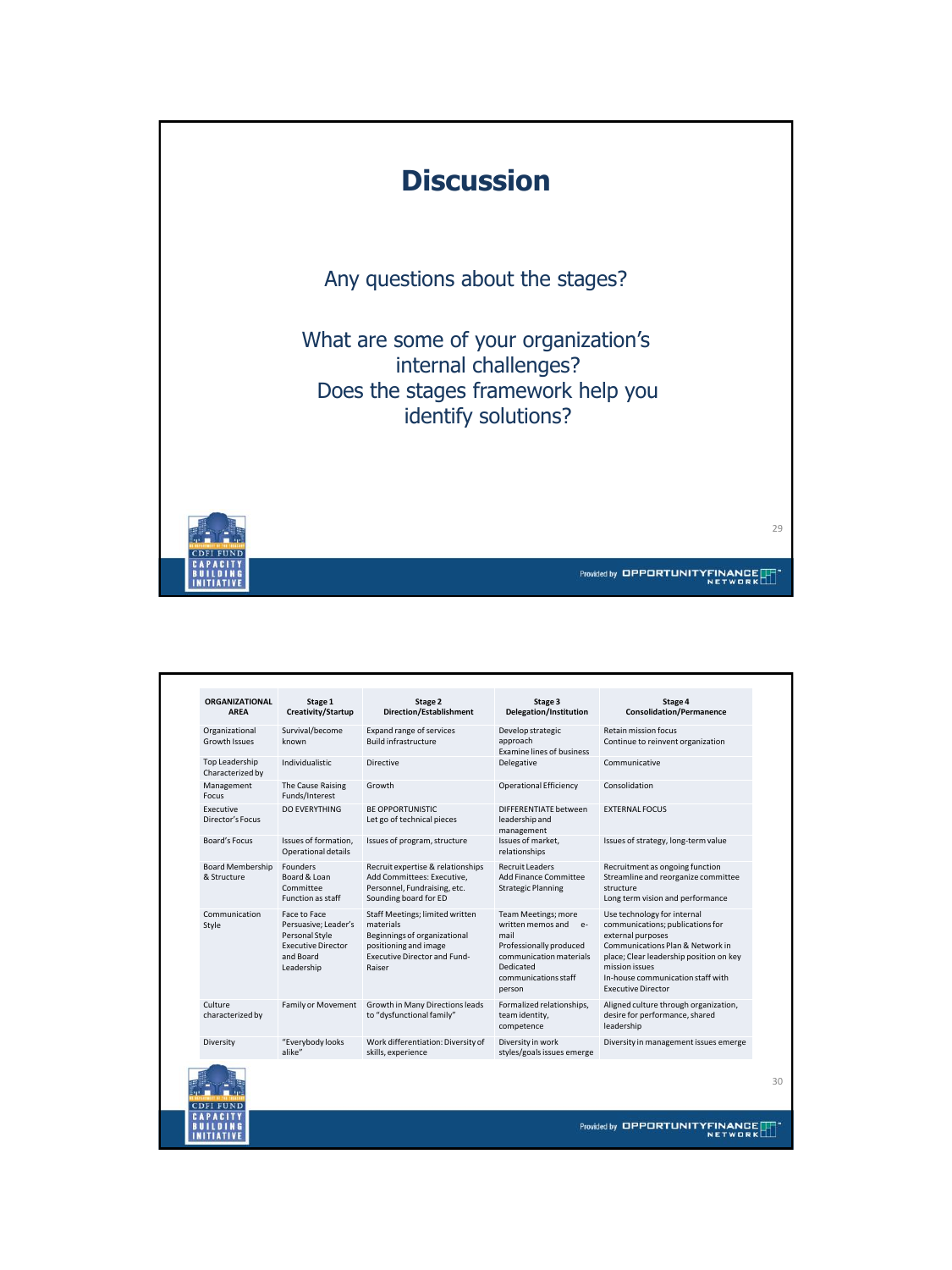

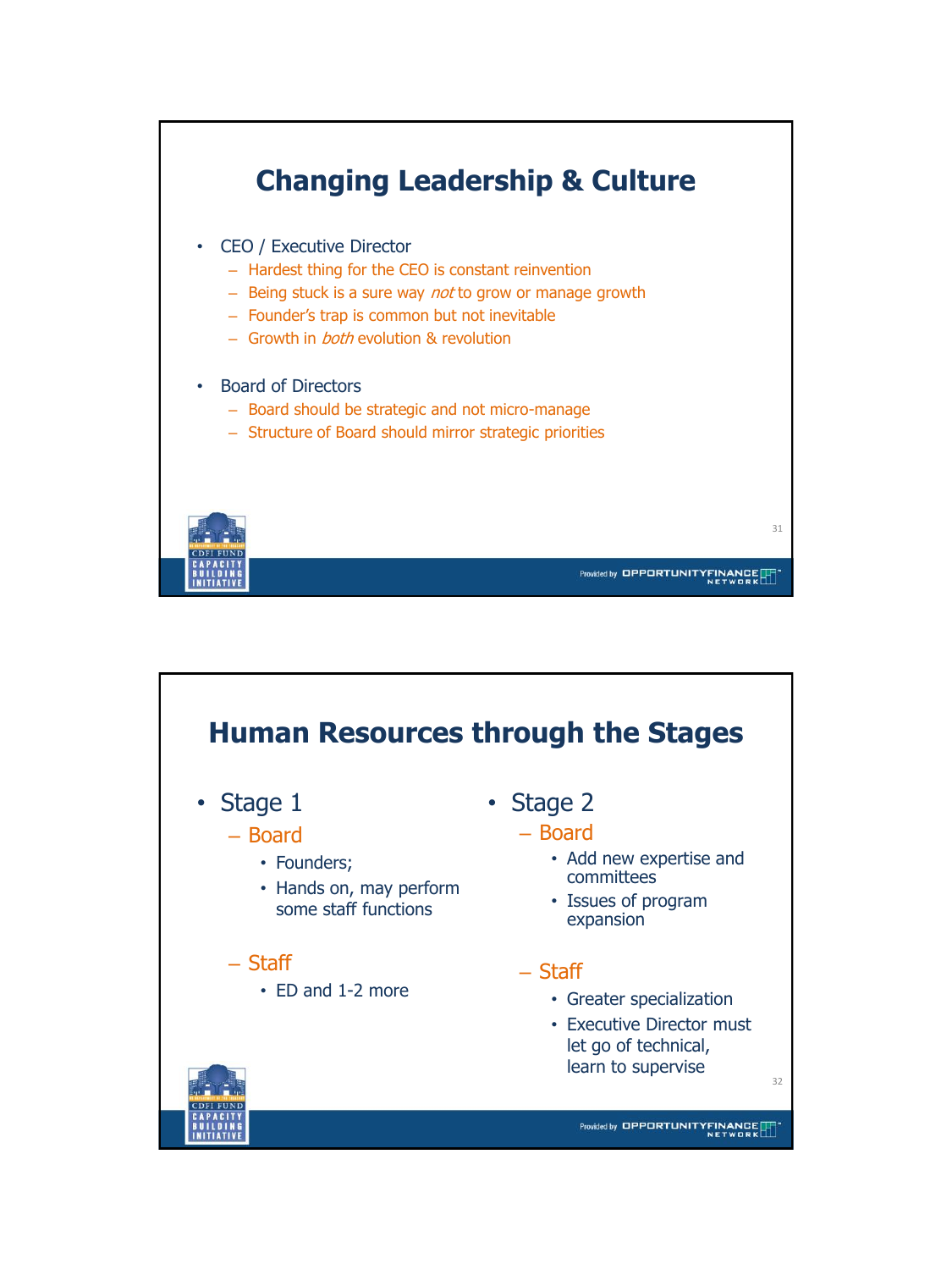

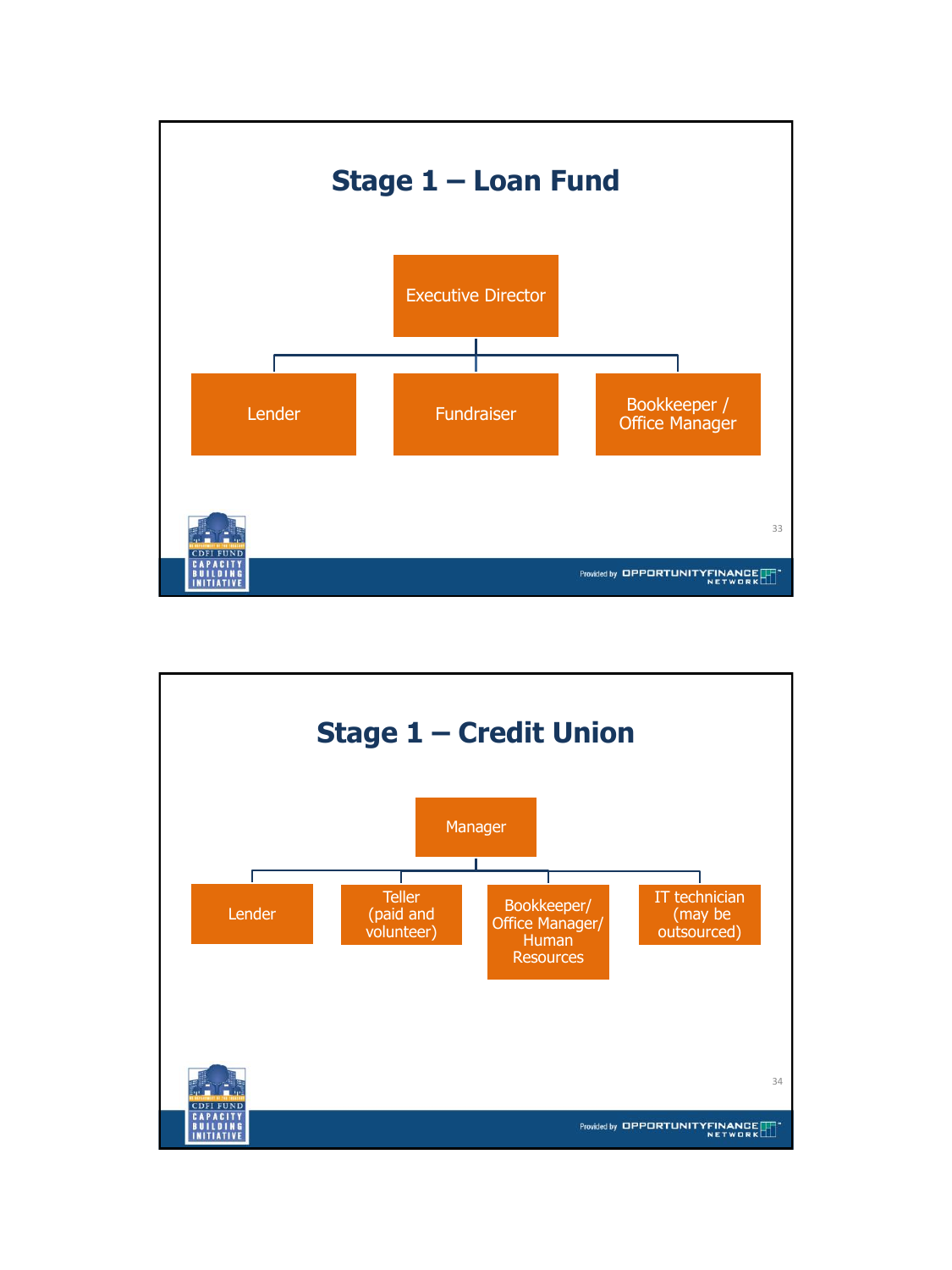

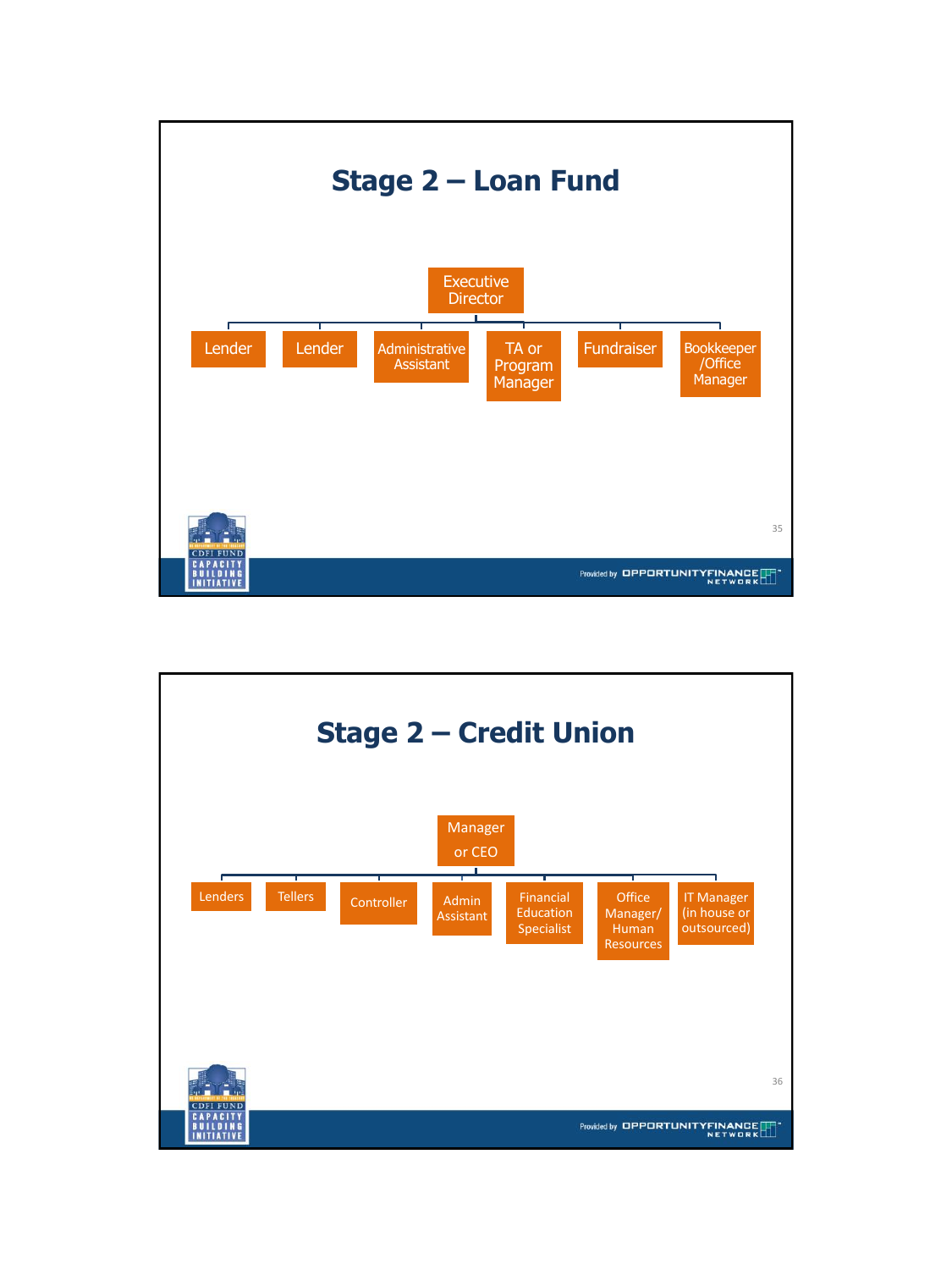

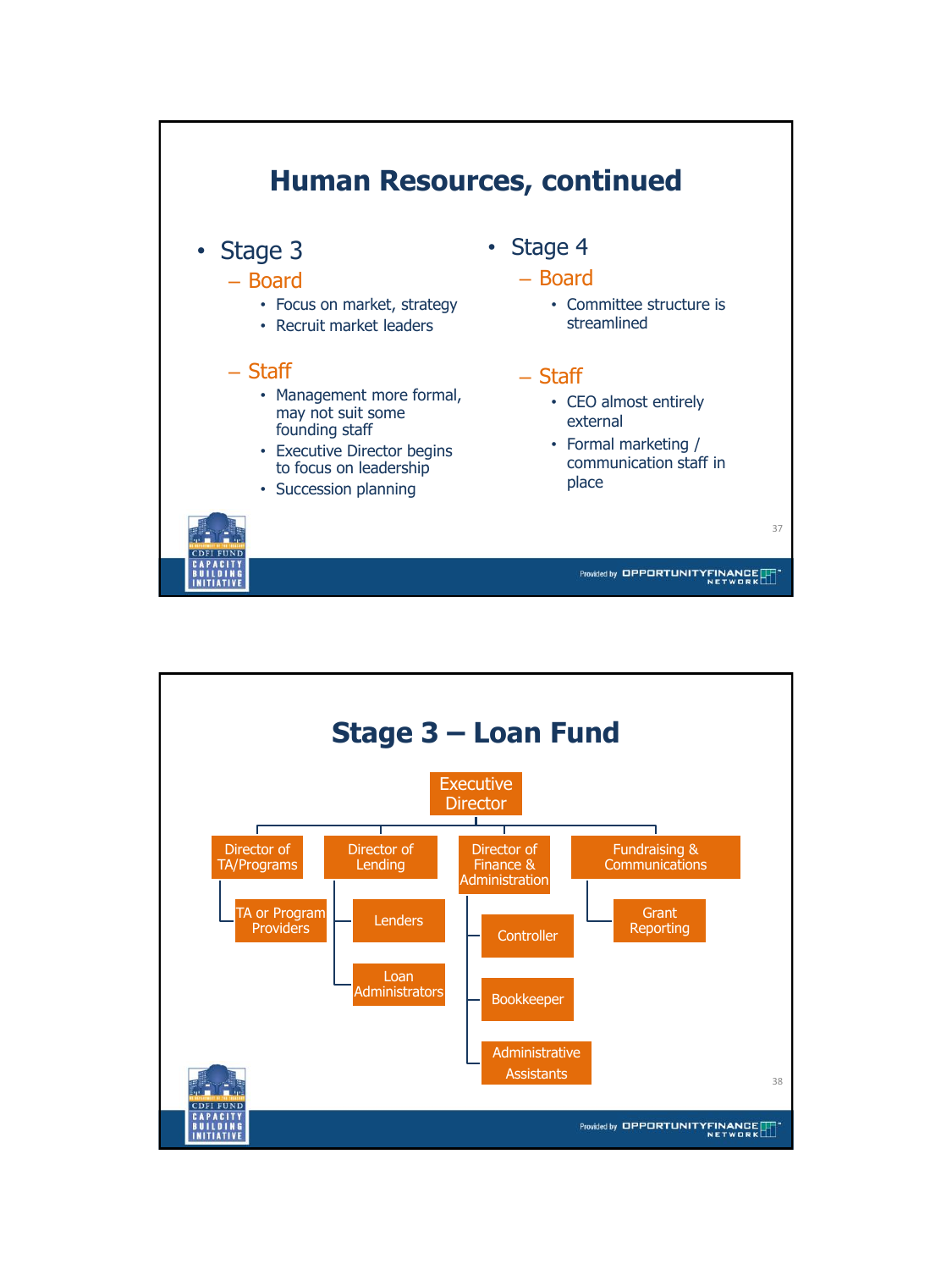

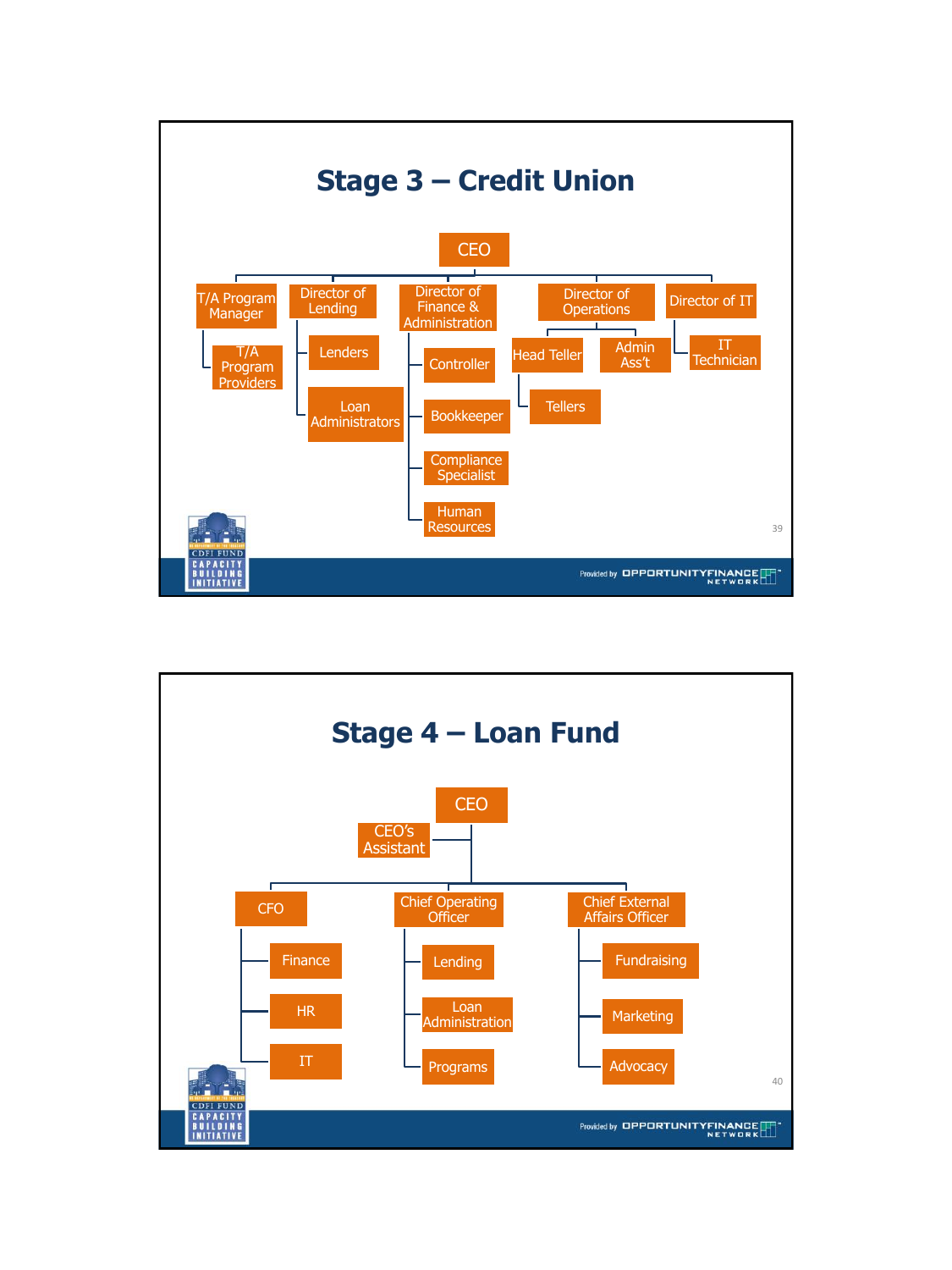

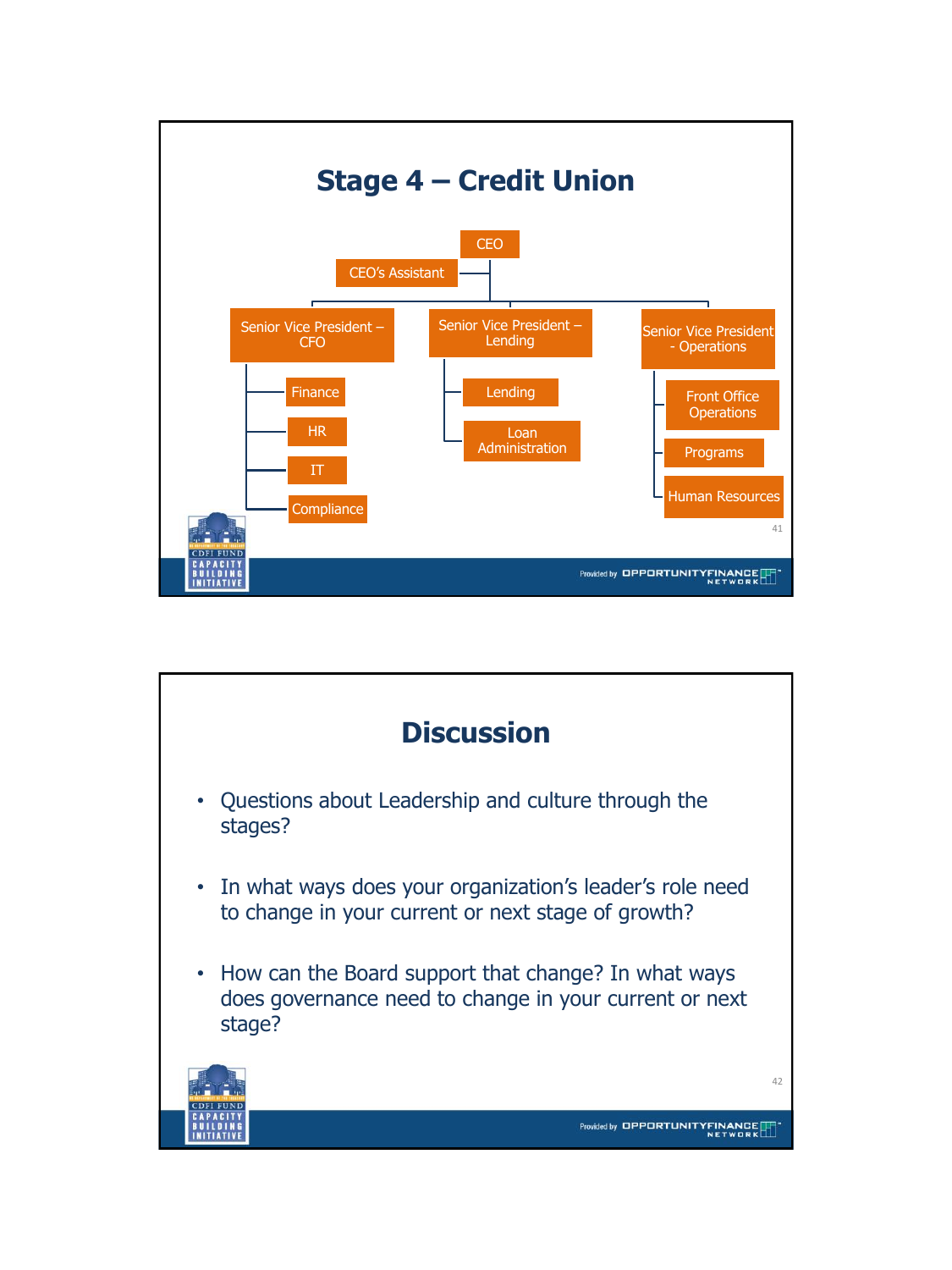

|              |               | <b>Action Plan</b> |                 |                                |    |
|--------------|---------------|--------------------|-----------------|--------------------------------|----|
|              | <b>Action</b> | Lead               | <b>Timeline</b> | <b>Resources</b>               |    |
| 1.           |               |                    |                 |                                |    |
| 2.           |               |                    |                 |                                |    |
| 3.           |               |                    |                 |                                |    |
| 4.           |               |                    |                 |                                |    |
| 5.           |               |                    |                 |                                |    |
|              |               |                    |                 |                                |    |
|              |               |                    |                 |                                |    |
|              |               |                    |                 |                                |    |
|              |               |                    |                 |                                |    |
|              |               |                    |                 |                                |    |
| CDFI<br>FUND |               |                    |                 |                                | 44 |
|              |               |                    |                 | Provided by OPPORTUNITYFINANCE |    |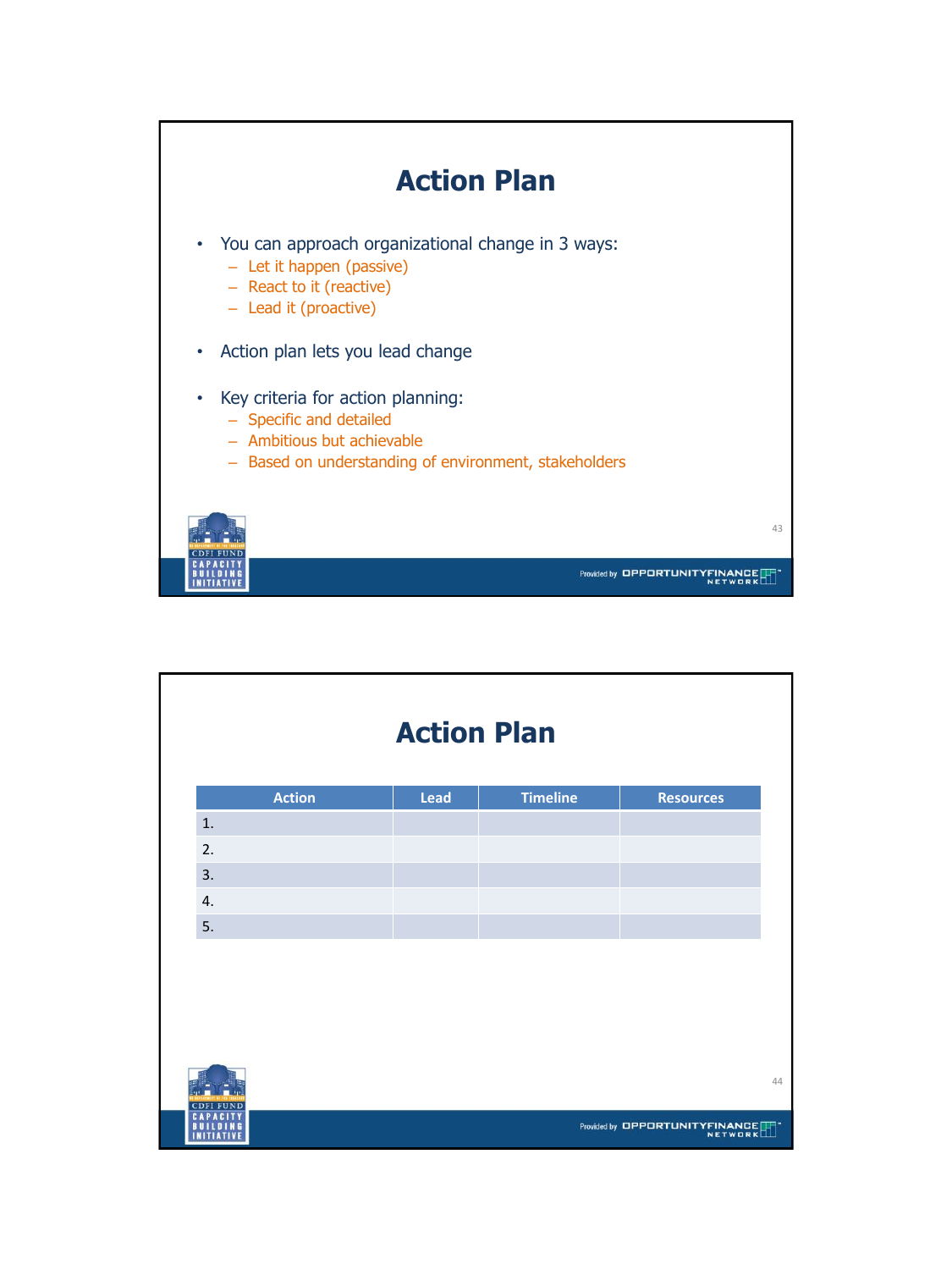

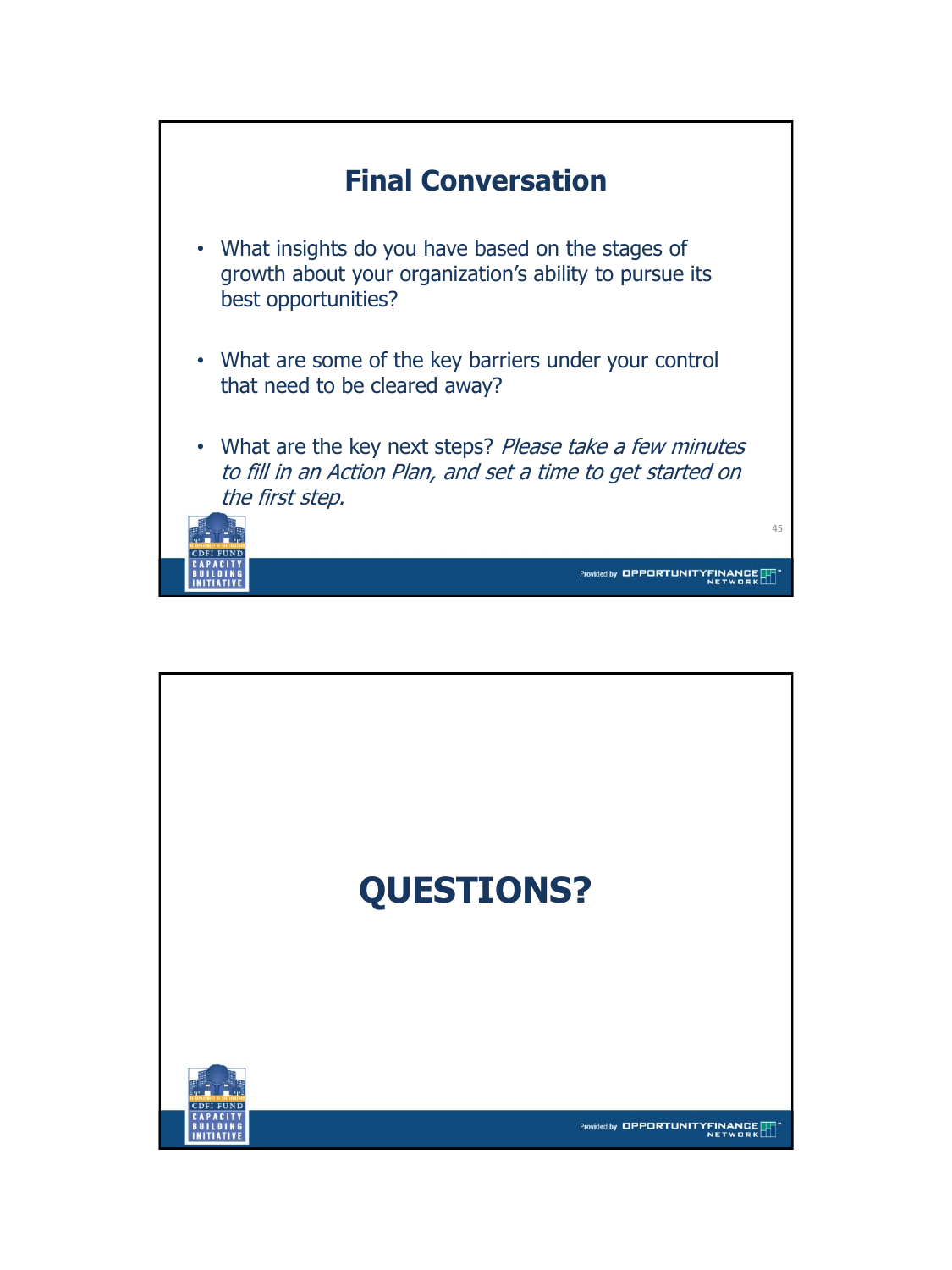

|                                                                                                     | <b>CDFI Fund's Virtual Resource Bank</b><br>www.cdfifund.gov/what_we_do/Strengthening_Small_and_Emerging_CDFIs_Resource_Bank.asp                                                                                                                                                                                                                                                                                                                                                                                                                                      |  |
|-----------------------------------------------------------------------------------------------------|-----------------------------------------------------------------------------------------------------------------------------------------------------------------------------------------------------------------------------------------------------------------------------------------------------------------------------------------------------------------------------------------------------------------------------------------------------------------------------------------------------------------------------------------------------------------------|--|
| <b>· WHO WE ARE</b><br>• WHAT WE DO<br><b>• IMPACT WE MAKE</b><br>- NEWS & EVENTS<br>- HOW TO APPLY | <b>COMMUNITY DEVELOPMENT</b><br><b>FINANCIAL INSTITUTIONS FUND</b><br>UNITED STATES DEPARTMENT OF THE TREASURY                                                                                                                                                                                                                                                                                                                                                                                                                                                        |  |
| шш                                                                                                  | <b>Strengthening Small and Emerging CDFIs Resource</b><br><b>Bank</b><br>The resources for this topic can be found below. To view all of our available<br>Resource Banks, click here.<br><b>I. Training Curriculum:</b><br>. Models for Growth - What Works<br>. The Logic Model as an Outcome-Based Project Management<br>Framework<br>. The Four Stages of Organizational Growth<br><b>Business Model: External Environment</b><br>٠<br>. Managing and Negotiating Change<br>• CDFI Action Plan<br>• Leading Organizational Change<br><b>II. Training Webinars:</b> |  |
|                                                                                                     | • Coming Soon<br><b>III. Additional Resources:</b><br>• Analysis of the CDFI Industry Landscape<br>• CDFI Operations<br>. Tools for Greater Community Development Impact                                                                                                                                                                                                                                                                                                                                                                                              |  |
|                                                                                                     | Provided by <b>OPPORTUNITYFINAND</b>                                                                                                                                                                                                                                                                                                                                                                                                                                                                                                                                  |  |